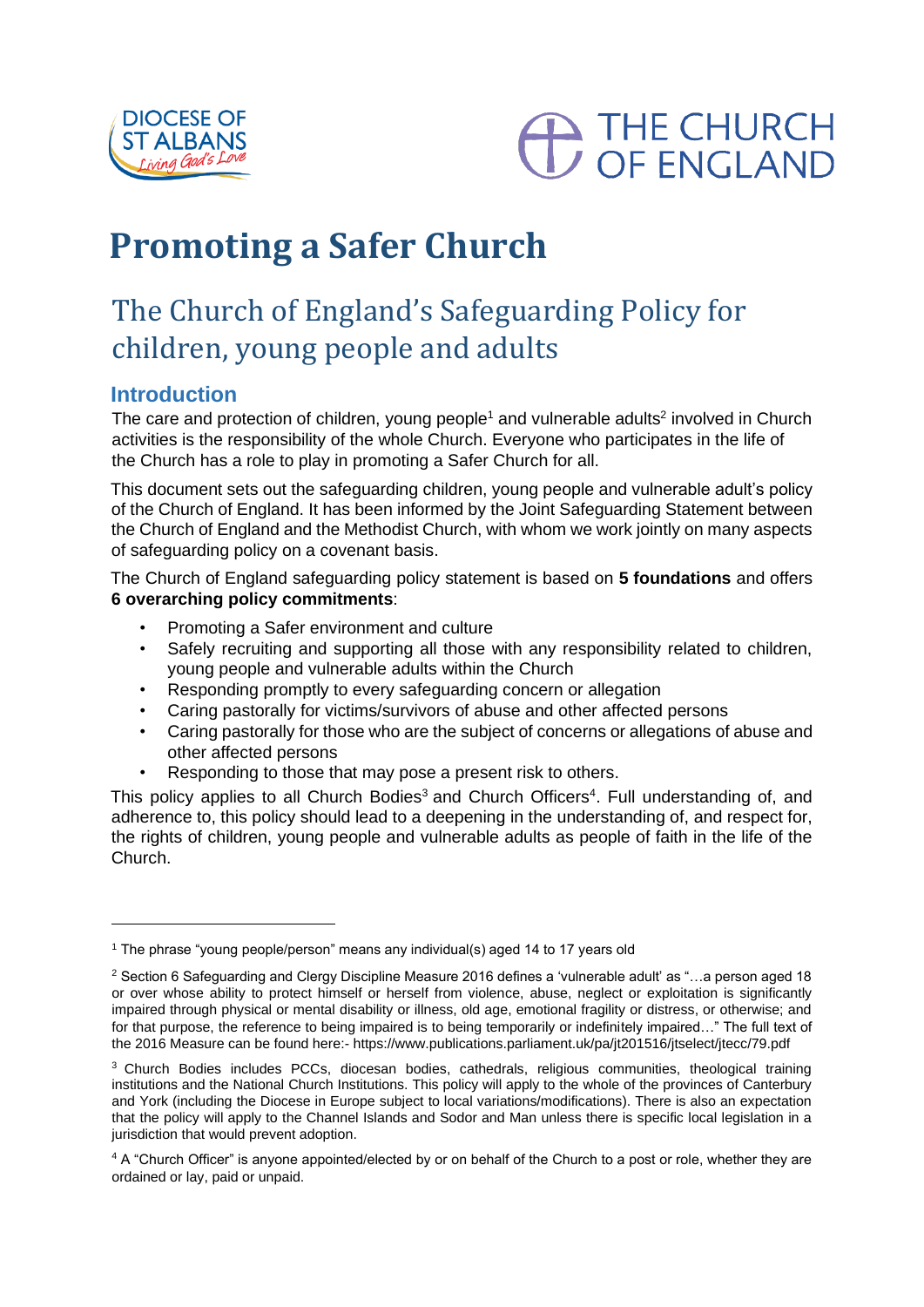Under section 5 of the Safeguarding and Clergy Discipline Measure 2016<sup>5</sup>, all authorised clergy, bishops, archdeacons, licensed readers and lay workers, churchwardens and PCCs must have 'due regard' to safeguarding guidance issued by the House of Bishops (this will include both policy and practice guidance). A duty to have 'due regard' to guidance means that the person under the duty is not free to disregard it but is required to follow it unless there are cogent reasons for not doing so. ('Cogent' for this purpose means clear, logical and convincing.) Failure by clergy to comply with the duty imposed by the 2016 Measure may result in disciplinary action.

This Policy Statement is supported by more detailed Practice Guidance and Reference documents which can be downloaded from: [https://www.churchofengland.org/clergy](https://www.churchofengland.org/clergy-office-holders/safeguarding-children-vulnerable-adults.aspx)[officeholders/safeguarding-children-vulnerable-adults.aspx](https://www.churchofengland.org/clergy-office-holders/safeguarding-children-vulnerable-adults.aspx)

Building on this, Church bodies may provide additional local procedures and guidance in line with the House of Bishops policy and practice guidance.

## **Safeguarding Policy Statement of the Church of England**

The Church of England, its Archbishops, Bishops, clergy and leaders are committed to safeguarding as an integral part of the life and ministry of the Church.

Safeguarding means the action the Church takes to promote a safer culture. This means we will promote the welfare of children, young people and adults, work to prevent abuse from occurring, seek to protect those that are at risk of being abused and respond well to those that have been abused. We will take care to identify where a person may present a risk to others, and offer support to them whilst taking steps to mitigate such risks.

The Church of England affirms the 'Whole Church' approach to safeguarding. This approach encompasses a commitment to consistent policy and practice across all Church bodies, Church Officers and that everyone associated with the Church, who comes into contact with children, young people and adults, has a role to play.

The Church will take appropriate steps to maintain a safer environment for all and to practice fully and positively Christ's Ministry towards children, young people and adults; to respond sensitively and compassionately to their needs in order to help keep them safe from harm.

#### **Foundations**

In developing and implementing the Safeguarding Policy, the Church of England, is guided by the following foundations.

#### **1. Gospel**

The Church is called to share the good news of God's salvation through Jesus Christ. The life of our communities and institutions is integral to how we address this task. The good news speaks of welcome for all, with a particular regard for those who are most vulnerable, into a community where the value and dignity of every human being is affirmed and those in positions of responsibility and authority are truly trustworthy. Being faithful to our call to share the gospel

<sup>5</sup> The Safeguarding and Clergy Discipline Measure 2016 applies to the whole of the provinces of Canterbury and York (including the Diocese in Europe subject to local variations/modifications), with the exception of the Channel Islands and Sodor and Man. In order to extend the 2016 Measure to the Channel Islands or Sodor and Man legislation will need to be passed by the relevant island jurisdictions in accordance with section 12 of that Measure.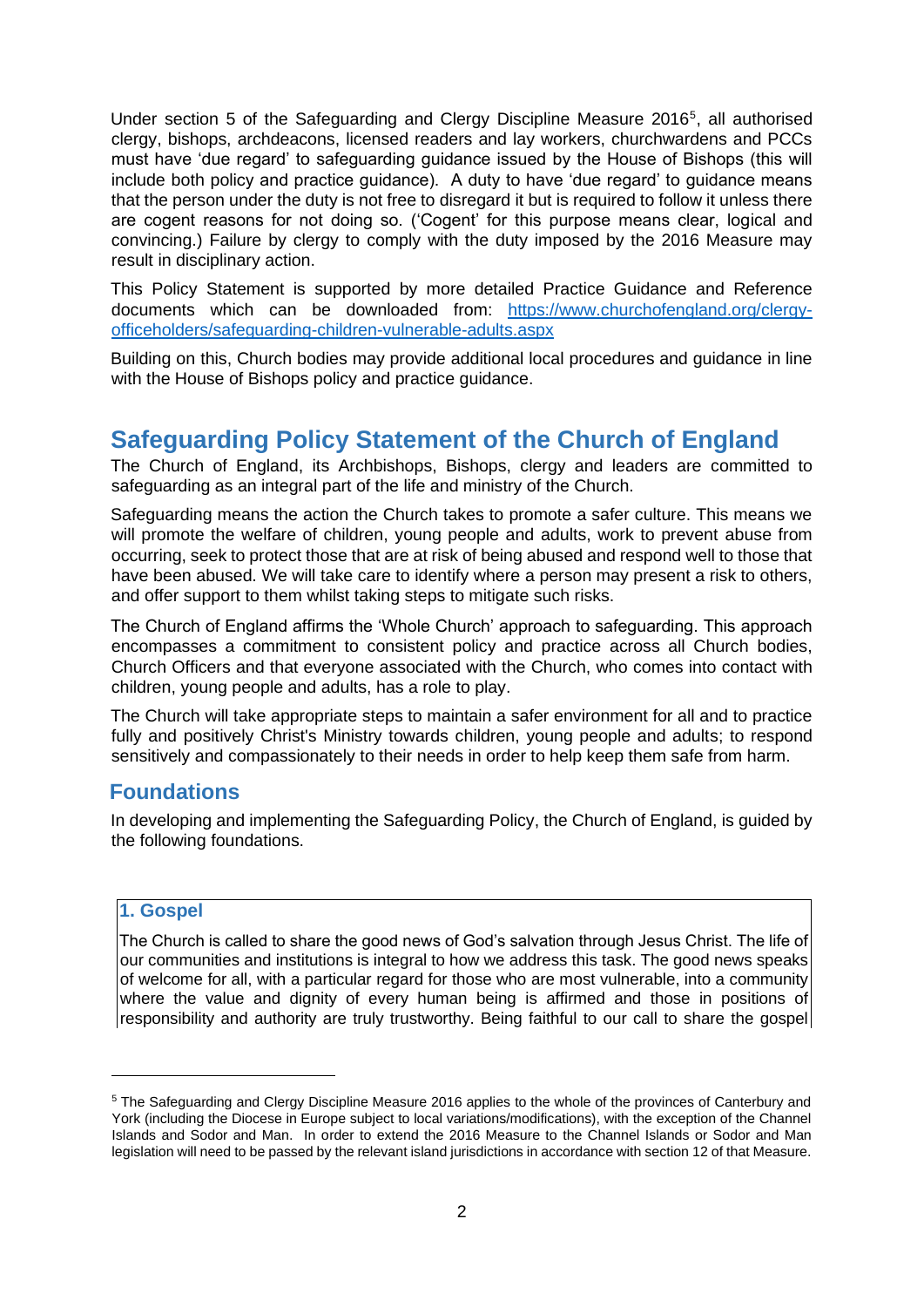therefore compels us to take with the utmost seriousness the challenge of preventing abuse from happening and responding well where it has.

#### **2. Human Rights and the Law**

The Church recognises the personal dignity and rights of all children, young people and adults, as enshrined in the Human Rights Act 1998 and the 1989 United Nations Convention on the Rights of the Child.

Safeguarding work is undertaken within a legislative framework supported by government guidance which sets out a range of safeguarding duties, responsibilities and best practice.

#### **3.Core Principles**

The following key principles underpin the Church's approach to safeguarding practice:

- The welfare of the child, young person and vulnerable adult is paramount<sup>6</sup>;
- Integrity, respect and listening to all;
- Transparency and openness;
- Accountability;
- Collaboration with key statutory authorities and other partners;
- Use of professional safeguarding advice and support both inside and outside the Church;
- A commitment to the prevention of abuse;
- The active management of risk;
- Promoting a culture of informed vigilance;  $\Box$  Regular evaluation to ensure best practice.

## **4. Good Safeguarding Practice**

The following key features<sup>7</sup> will help Church bodies<sup>8</sup> promote and maintain a safer culture that protects and promotes the welfare of children, young people and vulnerable adults. These features are :

- A leadership commitment, at all levels, to the importance of safeguarding and promoting the welfare of children, young people and vulnerable adults;
- A safeguarding policy available to Church Officers ;
- A clear line of accountability within the Church for work on safeguarding;
- Clear reporting procedures to deal with safeguarding concerns and allegations;
- Clear roles for Church Officers;

<sup>&</sup>lt;sup>6</sup> In the event of any perceived or potential conflict of interest the welfare of any children and young people involved will always take precedence over all adults

<sup>7</sup> These are based on Safe from Harm Home Office, 1993, and the statutory guidance on making arrangements to safeguard and promote the welfare of children under section 11 of the Children Act 2004.

<sup>&</sup>lt;sup>8</sup> It is acknowledged that the level and depth of arrangements that meet these key features will be dependent on the size and resources available to an individual church body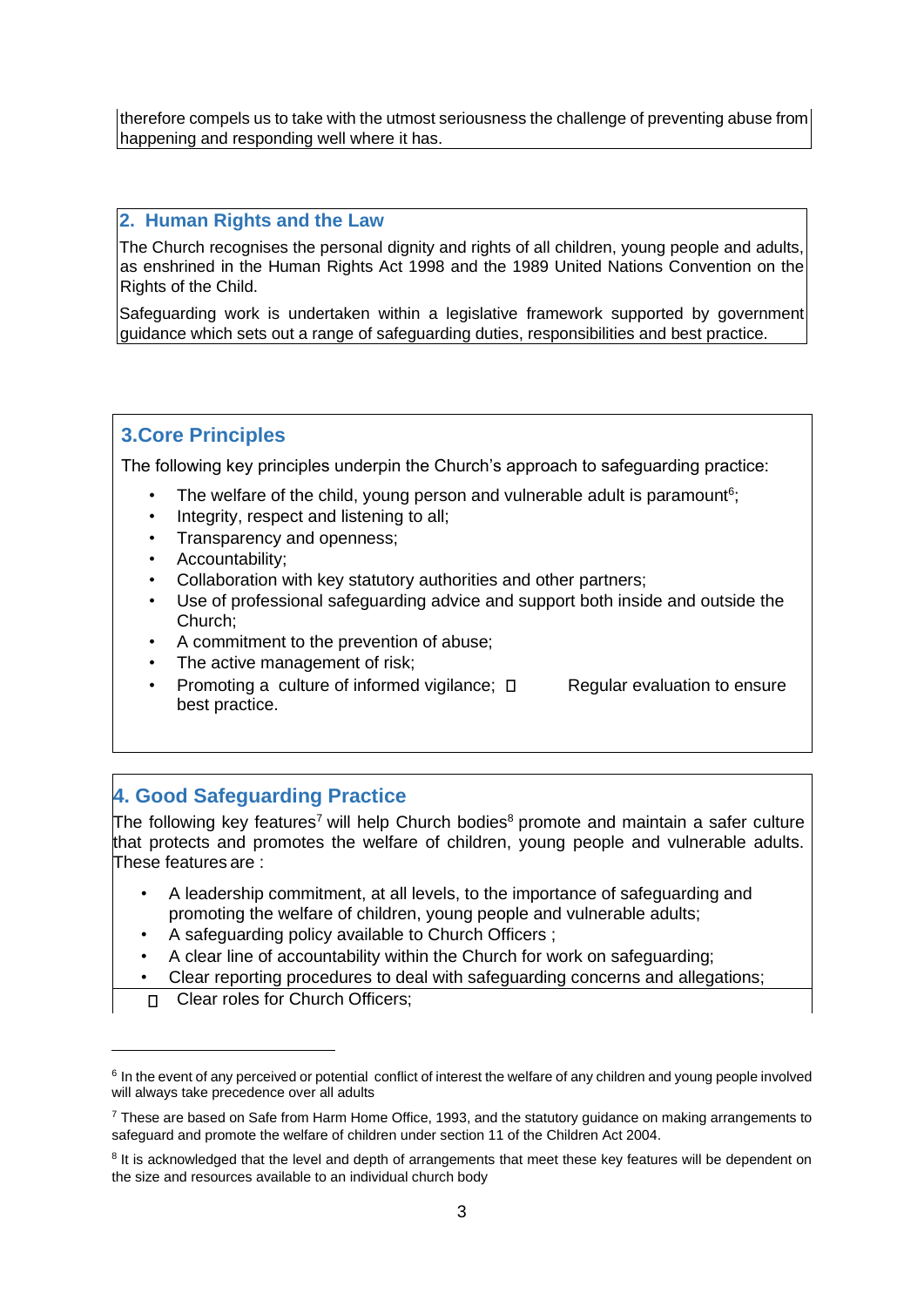- □ Practice and services informed by on- going learning, review and by the views of children, young people, families and vulnerable adults;
- Safer recruitment procedures in place;  $\Box$
- Clear arrangements for support and/or supervision;  $\Box$
- Safeguarding training for all Church Officers working with or in contact with children,  $\Box$ young people and/or vulnerable adults ;
- Effective working with statutory and voluntary sector partners;
- $\Box$ Publicly advertised arrangements for children, young people and vulnerable adults to be able to speak to an independent person, as required;
- Complaints and whistleblowing procedures that are well publicised;  $\Box$
- Effective information sharing;  $\Box$
- Good record keeping.

#### **5. Learning from the past**

In the July Synod 2013 Archbishop Justin Welby stated:

*"The reality is that there will always be people who are dangerous and are part of the life of the Church. They may be members of the congregation; we hope and pray that they will not be in positions of responsibility, but the odds are from time to time people will somehow conceal sufficiently well. And many here, have been deeply affected, as well as the survivors who have so rightly brought us to this place. Many other people here have been deeply affected and badly treated. So we face a continual challenge and reality. … There has to be a complete change of culture and behaviour.* 

*And in addition, there is a profound theological point. We are not doing all this, we are not seeking to say how devastatingly, appallingly, atrociously sorry we are for the great failures there have been, for our own sakes, for our own flourishing, for the protection of the Church. But we are doing it because we are called to live in the justice of God, and that we will each answer to Him for our failures in this area. And that accountability is one that we must take with the utmost seriousness."* The Archbishops of Canterbury and York wrote in their joint forward to 'Safeguarding: Follow-up to the Chichester Commissaries' Reports', June 2013:

*"We cannot overestimate the importance of responding appropriately today. Sadly for many this comes far too late. History cannot be rewritten, but those who still suffer now as a result of abuse in the past deserve this at least, that we hear their voices and take action to ensure that today's safeguarding policies and systems are as robust as they can be. This work is an essential and prior Gospel imperative, for any attempts we make to grow the Church, to seek the common good, and to reimagine the Church's ministry."* 

The statutory reports and independent reviews into abuse that have involved the Church of England and other faith organisations highlight past errors and significant lessons to be learnt to improve safeguarding.

As a Church we continue to commit to a journey of truth, healing, learning and abuse prevention.

## **Policy Commitments**

Based on the foundations outlined above the Church of England commits to:

#### **1. Promoting a safer environment and culture**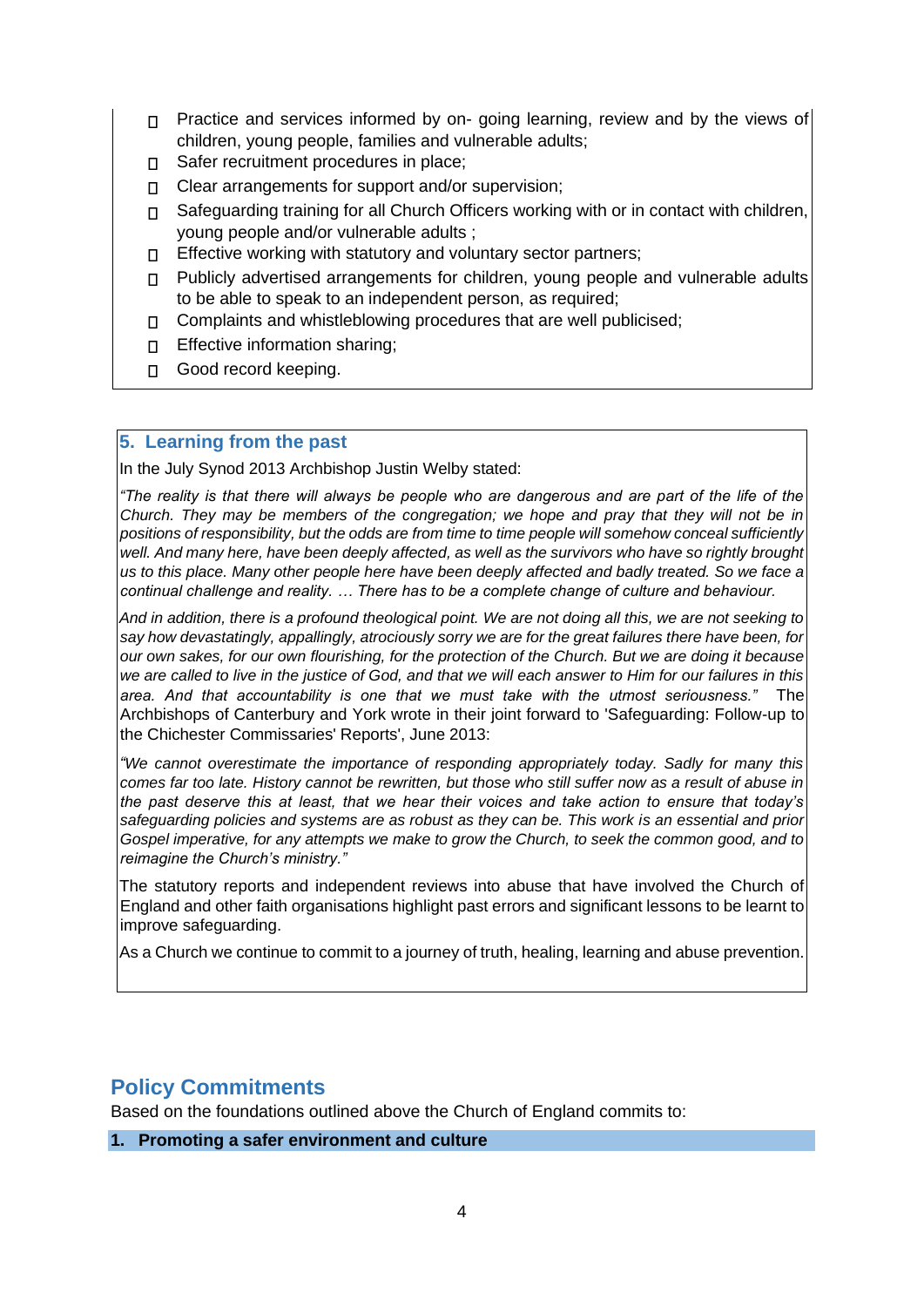All Church Officers will respect all children, young people and vulnerable adults and promote their well-being.

The Church will strive to create and maintain environments that are safer for all, that promote well-being, that prevent abuse, and that create nurturing, caring conditions within the Church for children, young people and vulnerable adults. It will work to continue to strengthen and review these environments. This will be done by training, support, communication, learning, governance and quality assurance processes.

The Church will strive to support all Church Officers to adhere to safer working good practice and to challenge the abuse of power. It will ensure that processes are in place that listen to and advocate on behalf of children, young people and vulnerable adults within the knowledge that they will be cared for.

#### **2. Safely recruiting and supporting all those with any responsibility related to children and vulnerable adults within the Church**

The Church will select and vet all those with any responsibility related to children, young people and vulnerable adults within the Church, in accordance with the House of Bishops safeguarding policy and practice guidance<sup>9</sup>

It will train and equip Church Officers to have the confidence and skills they need to care and support children, young people and vulnerable adults and to recognise and respond to abuse. This will be done by supporting the roll-out of consistent and accessible safeguarding training in accordance with House of Bishops safeguarding policy and practice guidance.<sup>10</sup>

#### **3. Responding promptly to every safeguarding concern or allegation**

Anyone who brings any safeguarding suspicion, concern, knowledge or allegation of current or non-current abuse to the notice of the Church will be responded to respectfully and in a timely manner, in line with statutory child and adult safeguarding procedures and the House of Bishops safeguarding policy and practice guidance.

All safeguarding work will be recorded in line with the House of Bishops safeguarding practice guidance.

All suspicions, concerns, knowledge or allegations, that reach the threshold for reporting to the statutory authorities, will be reported via the diocesan safeguarding adviser or designated safeguarding adviser/officer in another church body to the appropriate statutory authorities. This will be done irrespective of the status of the person.

All Church Officers will cooperate with the statutory authorities in all cases.

In responding to concerns or allegations of abuse relating to Church Officers, the Church will act in accordance with the requirements of criminal, civil and ecclesiastical law, and so will respect the rights and uphold the safeguards afforded in these, both to the victim/survivor and the subject of concerns or allegations.

<sup>9</sup> [Safeguarding Policy Statements & Practice Guidance](https://www.churchofengland.org/clergy-office-holders/safeguarding-children-vulnerable-adults/national-policy-practice-guidance.aspx)

<sup>10</sup> [Safeguarding Training and Development Practice Guidance](https://www.churchofengland.org/media/3791799/approved-practice-guidance-safeguarding-training-and-development.pdf)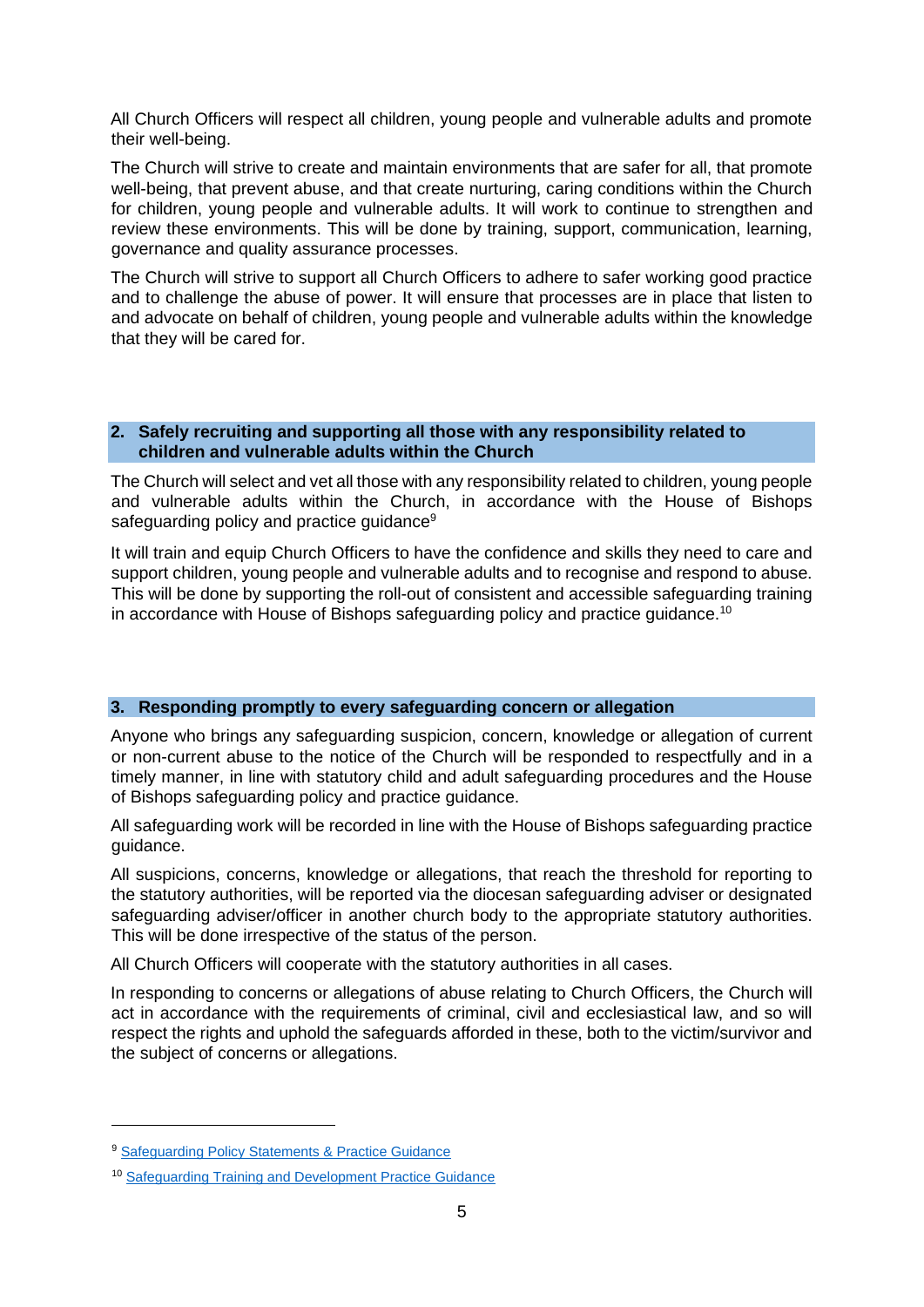#### **4. Caring pastorally for victims/survivors of abuse and other affected persons**

The Church will endeavour to offer care and support to all those that have been abused, regardless of the type of abuse, when or where it occurred.

The Church is committed to continuing to learn how to respond in a supportive and healing way to the needs of those who have suffered abuse.

Those who have suffered abuse within the Church will receive a compassionate response, be listened to and be taken seriously. The Church will respond to any disclosure of abuse in accordance with House of Bishops policy and practice guidance. This will be done in collaboration with the relevant statutory agencies in accordance with criminal, civil and ecclesiastical law. They will be offered appropriate pastoral care, counselling and support according to the agreed need.

An appropriate pastoral response to the family, parish, congregation or order will be considered, with due regard to the right of privacy of those directly involved, and to the administration of justice.

#### **5. Caring pastorally for those who are the subject of concerns or allegations of abuse and other affected persons**

The Church in exercising its responsibilities to suspicions, concerns, knowledge or allegations of abuse will endeavour to respect the rights under criminal, civil and ecclesiastical law of an accused Church Officer including the clergy. A legal presumption of innocence will be maintained during the statutory and Church inquiry processes. As the process progresses additional assessment, therapy and support services may be offered.

The Church will take responsibility for ensuring that steps are taken to protect others when any Church Officer is considered a risk to children, young people and vulnerable adults. This will be done by working to mitigate any identified risks according to a safeguarding agreement.

Church Officers who are the subject of concerns or allegations of abuse belong to families, congregations and church communities. The Church will be mindful of the need to provide support to members of families, parishes and congregations affected by the Church Officers in such situations.

#### **6. Responding to those that may pose a present risk to others**

The Church, based on the message of the gospel, opens its doors to all. It will therefore endeavour to offer pastoral care and support to any member of the church community whom may present a known risk.

The Church will ensure that any risk has been assessed and is being managed in a safeguarding agreement in accordance with House of Bishops policy and practice guidance. This will be done in collaboration with the relevant statutory agencies in accordance with criminal, civil and ecclesiastical law.